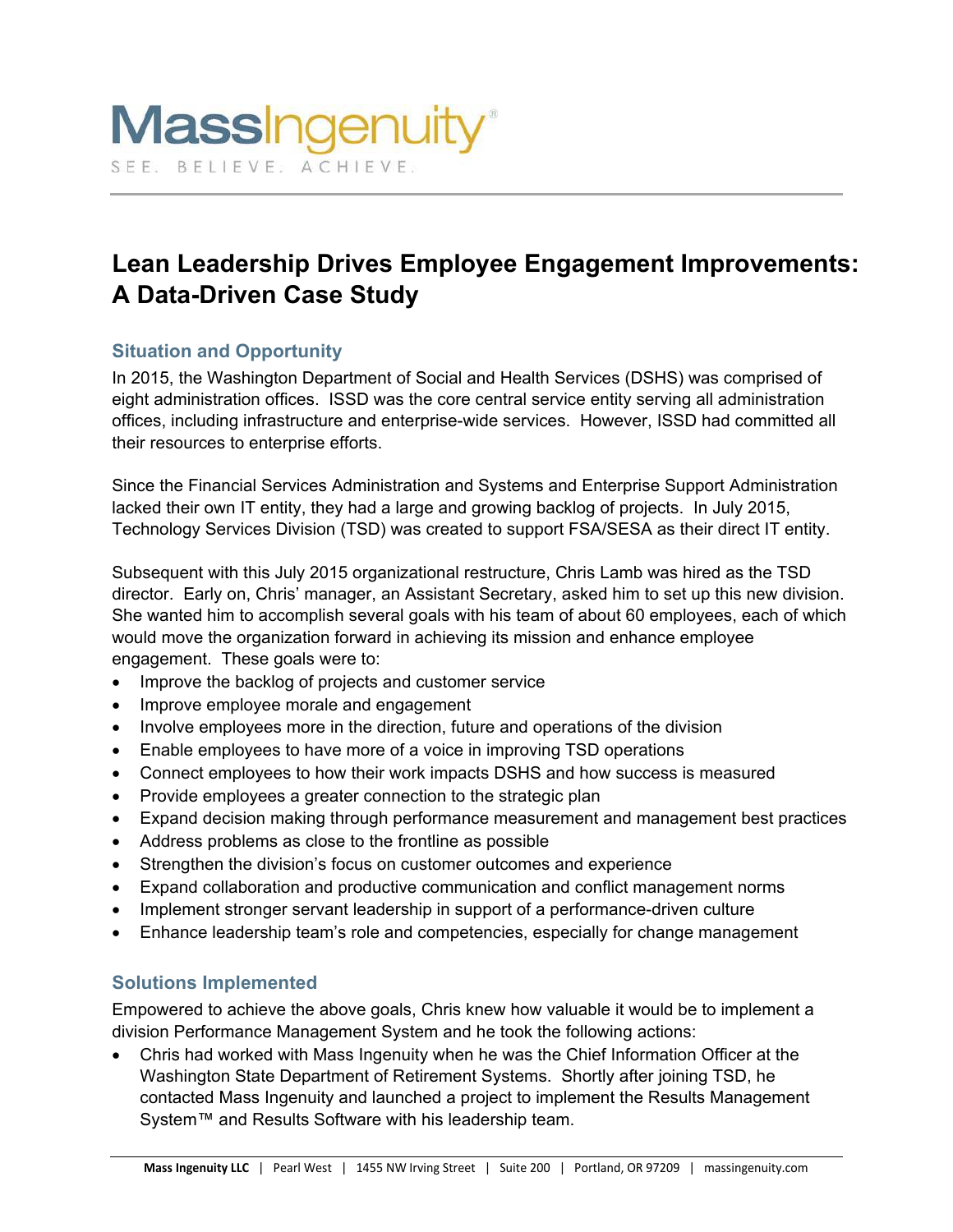- The Results Management System (RMS) is a comprehensive, integrated, and outcomebased Lean performance management solution, which is proven to transform organizational culture and outcomes. Included in the RMS is a state of the art, SaaS cloud-based performance management software application, Results Software.
- As a single source of all performance data, Results Software will be visible 24x7 from any device. In addition, Results Software data is the centerpiece for regular business reviews, team meetings, and one-on-one's.
- Implemented leadership best practices, including the Prosci® Change Management and Three Hats model, and engage employees more in decision making.

## **Results**

Due to implementing these solutions and management best practices, Chris Lamb and his leadership team quickly achieved the following results:

- Establish TSD's vision to "Enabling Possibilities" and its mission to "Deliver high-quality, innovative solutions that reliably enable DSHS team members to meet the agency's mission of Transforming Lives" (the development of which were driven by TSD employees)
- Aligned leadership team on strategic direction and operational execution outcomes
- Outcome and process measure improvements
- Demonstrated agility and resource adjustments when transferring programs to the Dept. of Children, Youth, and Families, Health Care Authority, and Dept. of Health
- Influenced divisions to achieve better outcomes with management system concepts and tools
- Significant improvement on employee engagement survey results (see below)
- As a result of the work that Chris Lamb and his team accomplished in just two years, Chris received Washington State Governor Inslee's 2018 Award for "Leadership in Management." This award is given annually to recognize 20 managers in state government who demonstrate extraordinary leadership through performance results in the previous year.

## **Quote from the TSD Director**

"The Results Management System was a perfect fit for what TSD needed. After years of disconnection and disengagement, employees were emphatically asking for a new culture where transparency, openness, and the ability for them to directly impact the direction of their organization were ingrained in the DNA of their division. The Results Management System provided the vehicle to change the culture and the employees stepped up. The transformation was dramatic. As a leader, seeing the impact this has had on the division and its employees is nothing short of magical."

**Chris Lamb, Director, Technology Solutions Division Washington State Dept. of Social and Health Services**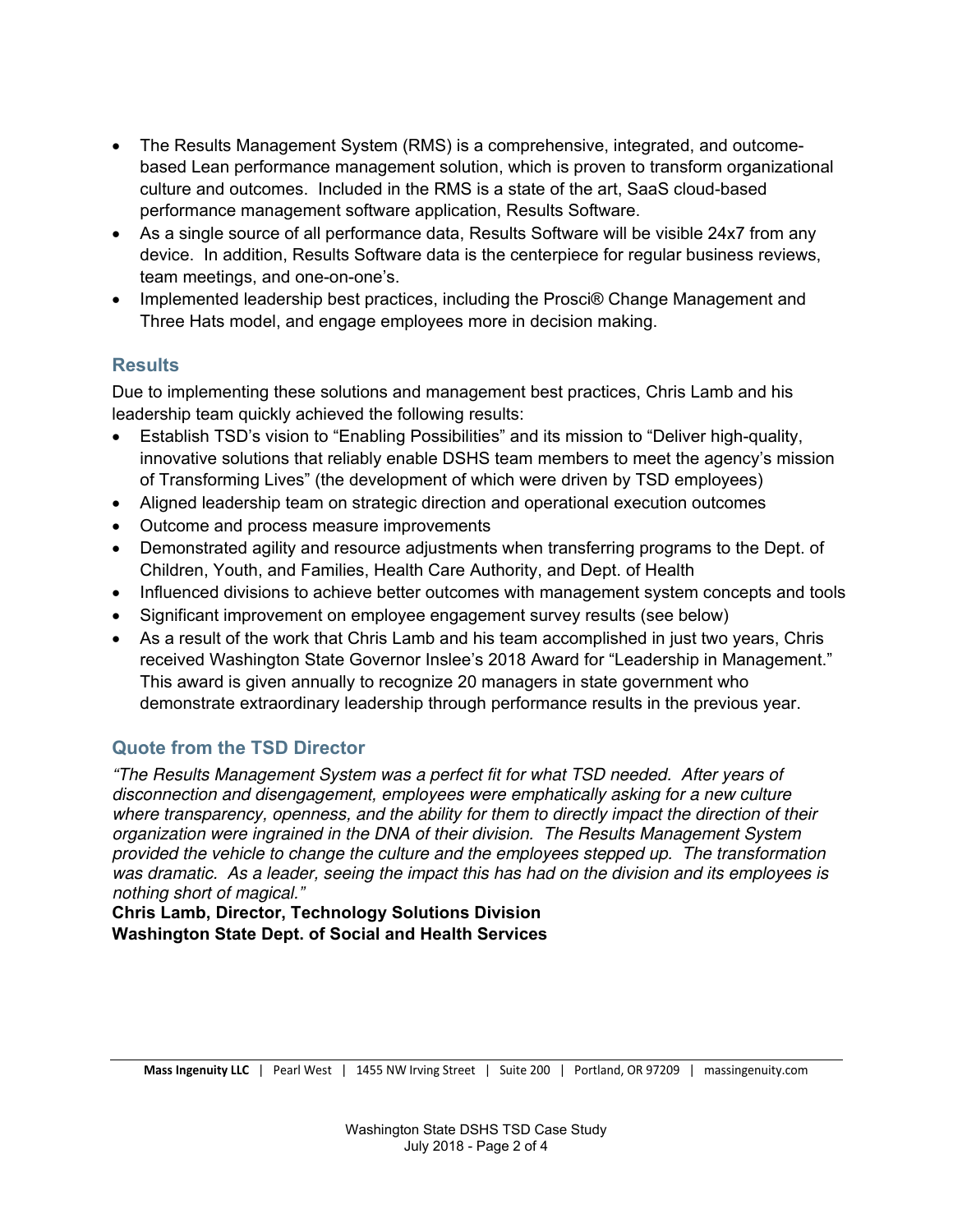#### **TSD Employee Engagement Survey Data Results**